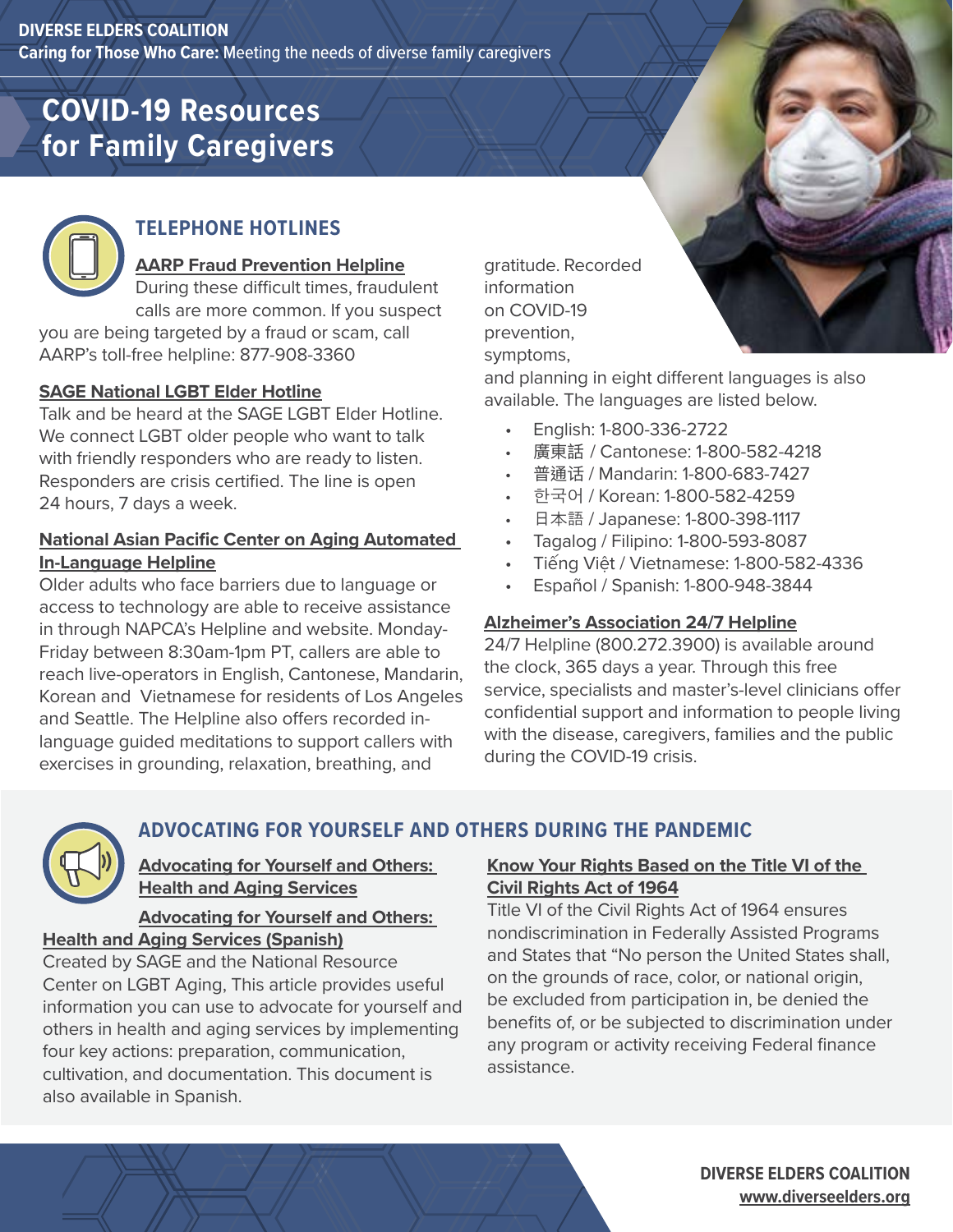

# **DAILY LIVING: GROCERIES, IN-HOME SERVICES, SOCIAL CONNECTION**

#### **[Community Resource Finder](https://www.communityresourcefinder.org/)**

This website was created in partnership the Alzheimer's Association, AARP, and Carelike to provide community-based services focused on care at home services, housing options, medical services, and program and events from both AARP and the Alzheimer's Association. Community services also include skilled nursing and home care aids to provide services.

#### **[ACL Eldercare Locator](https://eldercare.acl.gov/Public/Index.aspx)**

Enter your zip code to find your local Area Agencies on Aging (AAA). Local AAAs can provide information regarding meal delivery and other services including case management, in-home services, insurance counseling, legal assistance, medical transportation, information and assistance. Along with AAAs, American Indian and Alaska Natives can also find Title VI programs through the Eldercare Locator.

#### **[SAGEConnect](https://www.sageusa.org/sageconnect/)**

SAGEConnect links LGBT elders with their broader community, reducing isolation and promoting well-being. If you know someone who

would benefit from SAGEConnect, but doesn't have internet, call the registration line at 929-484-4160.

## **[Where to Get Food Help Now—](https://www.ncoa.org/blog/where-to-get-food-help-now/) [National Council on Aging](https://www.ncoa.org/blog/where-to-get-food-help-now/)**

Affording healthy food is a challenge for many older Americans, but the spread of COVID-19 has made matters worse. Whether you're facing difficult financial times or are unable to leave your home, there are resources that may be able to help.



# **INFORMATIONAL PRINT MATERIALS AND FACT SHEETS**

## **[SEARAC COVID-19 Rapid](https://www.searac.org/covid-19-resources/)  [Response Guide](https://www.searac.org/covid-19-resources/)**

This guide has information and inlanguage fact sheets focused on Southeast Asian American languages such as Cambodian/Khmer, Hmong, Laotian, and Vietnamese.

## **[Fact Sheets for Tribes and Urban](https://www.uihi.org/projects/covid/?utm_campaign=fyi_newsletter&utm_medium=email&utm_source=govdelivery)  [Indian Communities](https://www.uihi.org/projects/covid/?utm_campaign=fyi_newsletter&utm_medium=email&utm_source=govdelivery)**

These resources focus on the impact COVID-19 has across Indian Country including tribes, Urban Indian Health Programs, and urban Indian communities.

#### **[Caregiver Tip Sheets from Alzheimer's LA](https://www.alzheimersla.org/caregiver-tip-sheets/?utm_source=programs-services&utm_medium=email)**

Printable tip sheets for family caregivers, available in English, Spanish, Japanese, and Chinese, on topics such as Anxiety, Medications, Sleeping and more.

#### **[Tips for Sandwich](https://files.constantcontact.com/8b968750201/f3b38866-ec89-4c4c-84c2-f2624452efee.pdf)  [Generation Caregivers in](https://files.constantcontact.com/8b968750201/f3b38866-ec89-4c4c-84c2-f2624452efee.pdf)  [the Era of COVID-19](https://files.constantcontact.com/8b968750201/f3b38866-ec89-4c4c-84c2-f2624452efee.pdf)**

COVID-19 is a wakeup call to better prepare for an aging population, and for the kinds of solutions that would benefit us all. They are not just solutions for older people; it's actually about the



public health of American families, and the public health of our country. COVID-19 is a community care issue, and a powerful reminder that we are all fundamentally connected. What we want is a culture of care—and that must be one of caring across generations. Here are some practical tips for caregivers responsible for both young and old.